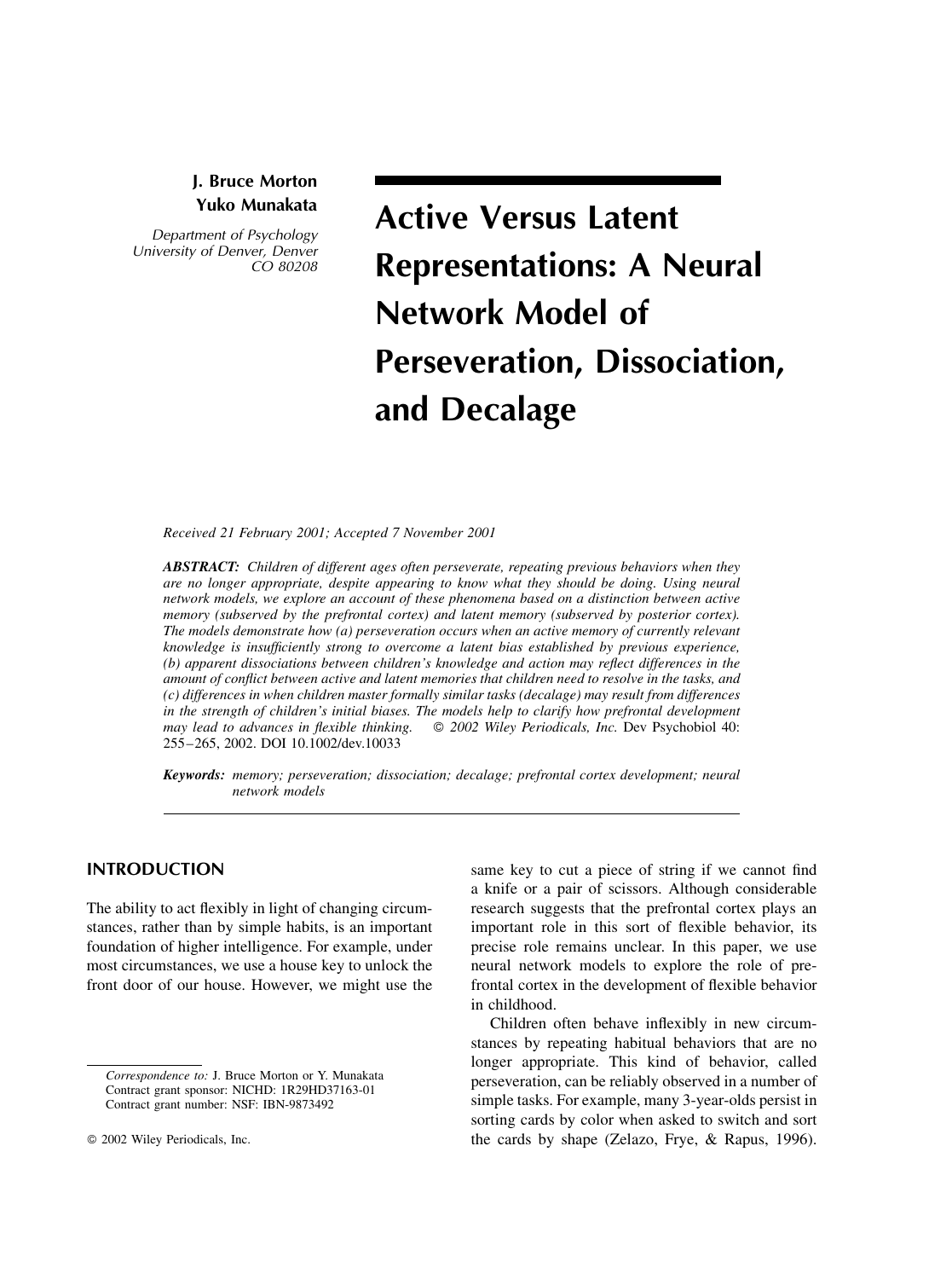Similarly, given conflicting cues to emotion in speech, many 6-year-olds persist in judging a speaker's feelings from what she says despite clear instructions to attend to her manner of expression or paralanguage (Morton & Munakata, in press; Morton, Trehub, & Zelazo, 2002).

In both tasks, children initially behave appropriately, sorting cards or judging the speaker's feelings according to the experimenter's instructions. However, when they are required to switch and view the same stimuli in a new way, children characteristically behave inflexibly; a majority continue to act according to their original responses rather than the experimenter's new instructions.

Perhaps most strikingly, even as children persist in using the old rules, they seem to show some knowledge of the new rules. Thus, their actions appear to be dissociated from their knowledge. For example, most 3-year-olds who perseverate on initial color rules can point to where the cards should be placed according to the shape rules (Munakata & Yerys, 2001; Zelazo et al., 1996). Similarly, most 6-year-olds who inappropriately persist in judging a speaker's feelings from what she says accurately label instances of happy and sad paralanguage when content is obscured, and indicate that they intend to listen to the speaker's voice and not to what she says (Morton & Munakata, in press; Morton, Trehub & Zelazo, 2002). Such knowledge-action dissociations place important constraints on theories of perseveration, and can potentially shed light on the organization and development of the adult mind.

The prefrontal cortex is thought to play an important role in flexible behavior. For example, individuals with damage to their frontal lobes often behave perseveratively, continuing to sort cards according to an old rule despite negative feedback (Milner, 1963), or inappropriately performing familiar actions with everyday objects (e.g., attempting to use cutlery despite feeling sated and despite the absence of food; Lhermitte, 1986). Adult nonhuman primates with frontal lobe lesions also exhibit perseverative behavior by searching for rewards at previously correct rather than most-recent hiding locations (Diamond & Goldman-Rakic, 1989). Moreover, there is evidence that the *development* of the prefrontal cortex continues into adolescence and contributes to age-related advances in flexible behavior throughout this period of life (Bell & Fox, 1992; Casey, Durston, & Fossella, 2001; Diamond, 2000; Zald & Iacono, 1998). Thus, as the frontal lobes develop, children become better able to act appropriately in light of changing contextual demands and avoid perseverating on habitual responses.

Still, much remains unclear about this putative brain-behavior relation. Specifically, how does the development of the prefrontal cortex help children to avoid behaving perseveratively? What accounts for apparent dissociations between what children know and how they behave? Finally, why are children able to switch appropriately in a card-sorting task long before they are able to switch appropriately in a structurally similar speech-interpretation task? This phenomenon, termed decalage by Piaget (1941), represents a unique theoretical challenge, for any mechanism that is proposed to account for age-related advances in flexible behavior also needs to account for the fact that children continue to perseverate on one task long after succeeding on a similar task.

#### A NEURAL NETWORK APPROACH

In this article, we use neural network models to explore how the development of the prefrontal cortex contributes to age-related advances in flexible behavior. Like traditional production system approaches (Anderson, 1983; Newell, 1990), neural network models allow for explicit computer simulations of task performance. Neural network models also incorporate important principles of neural computation (McClelland, Rumelhart  $\&$ **PDP** Research Group, 1986; O'Reilly & Munakata, 2000; Rumelhart & McClelland, 1986). Typically, models consist of individual processing units grouped into separate layers and connected to form pathways. Like neurons, units become active as a nonlinear function of incoming excitatory and inhibitory signals from other units. A "presynaptic" unit affects the activity level of a "postsynaptic" unit based on the strength of the connection between the units and the activity level of the presynaptic unit. Learning occurs as the strength of connections between units is modified by experience. Networks represent information as patterns of activation across units, and process information by propagating this activation among units. As such, neural network models represent an important tool for understanding brain-behavior relationships and have been used to understand the mechanisms of typical cognition (McClelland, Rumelhart & PDP Research Group, 1986; O'Reilly & Munakata, 2000; Rumelhart & McClelland, 1986), the cognitive sequelae of different brain injuries (Farah, O'Reilly, & Vecera, 1993; Munakata, 2001), cognitive impairments associated with various disorders including schizophrenia (Cohen & Servan-Schreiber, 1992), Parkinson's disease (Amos, 2000; Monchi, Taylor, & Dagher, 2000), and Huntington's disease (Amos, 2000) as well as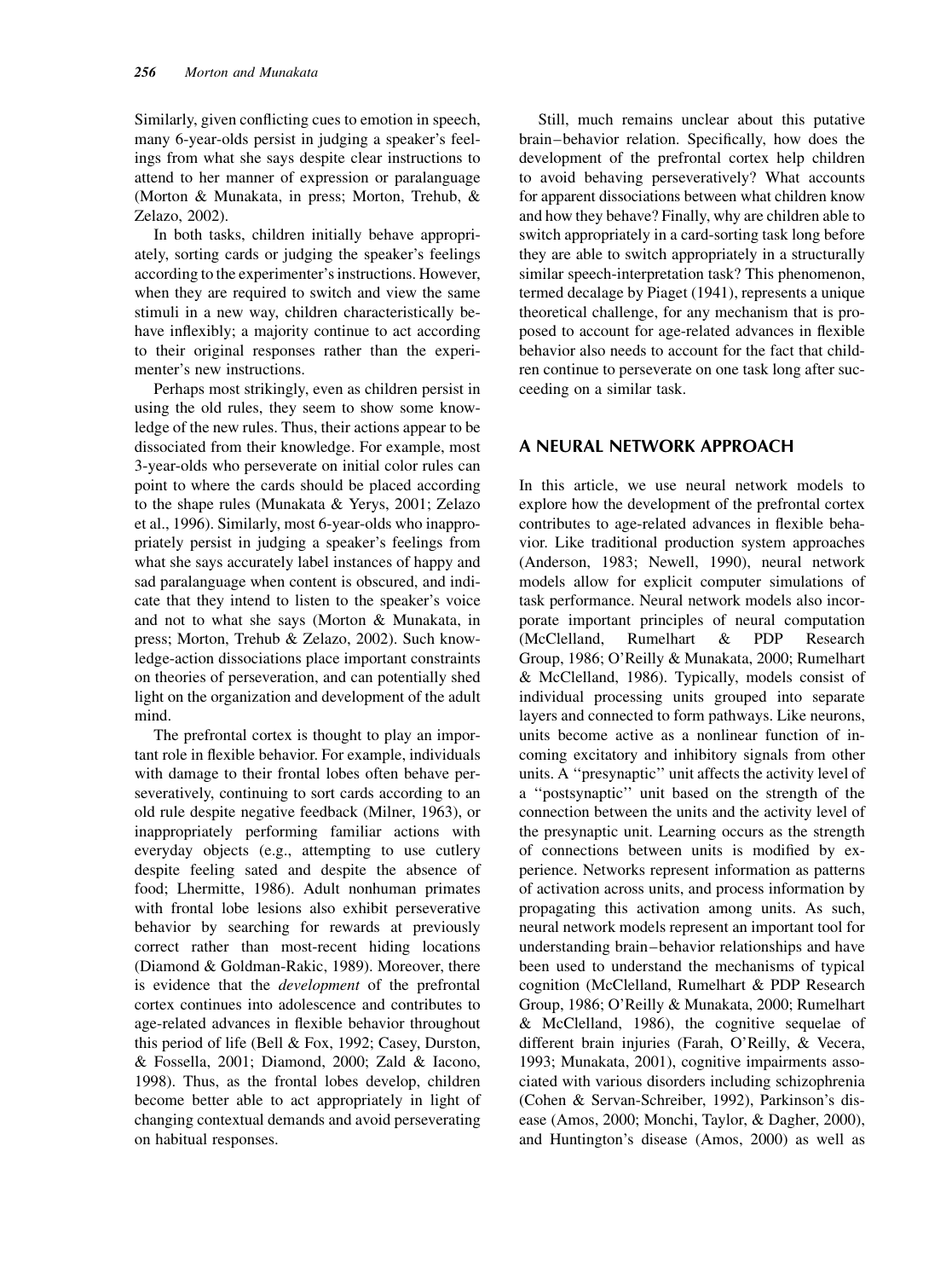cognitive changes that occur with normal brain development (Elman et al., 1996; Munakata & Stedron, 2001).

In this article, we explore the relation between the development of prefrontal cortex and perseveration, dissociation, and decalage by exploring a distinction between active and latent memory traces (Munakata, 1998). In neural network models, active representations take the form of sustained activity in particular processing units, and latent traces take the form of changes in the strength of the connections between processing units. According to the activelatent account:

(a) Perseveration occurs when an active trace for currently relevant information is insufficiently strong to compete against a latent trace for previously relevant information; (b) latent memory traces are formed in posterior cortex when processing a stimulus brings about a change in the subsequent processing of the stimulus. Because these traces are instantiated as changes in the strength of connections between units, they are not accessible to other brain regions, but influence processing in these regions through changes in the activation to subsequent stimuli; (c) active memory traces are formed in the prefrontal cortex when organisms actively maintain a representation of a stimulus. Active representations may be accessible to other brain regions, and can influence processing in these areas even if the stimulus is no longer perceptually available; and (d) flexible behavior can be understood in terms of the relative strengths of latent and active memory traces. With the development of the prefrontal cortex comes an improvement in the ability to actively maintain current rules, which allows for greater flexibility in tasks that involve cardsorting and speech interpretation.

The active-latent distinction that is central to our model is based on evidence from neurophysiological and behavioral studies which shows that neurons can remember information both in an active manner through sustained firing for a stimulus and in a latent manner through changes in firing thresholds or synaptic strength. For example, cells in the prefrontal cortex of monkeys show sustained firing to specific stimuli that must be remembered across delays (Fuster, 1973; Goldman-Rakic, 1987). This active memory is consistent with a number of imaging studies of the prefrontal cortex (e.g., Cohen et al., 1997). This type of active memory in the prefrontal cortex appears to be critical for maintaining information about a specific stimulus across intervening stimuli (Miller, Erickson, & Desimone, 1996). In contrast, simple recognition of familiar stimuli has been associated with decreased firing in cells in the inferotemporal cortex (Miller  $\&$  Desimone, 1994). One interpretation is that repeated exposure to a stimulus leads to the formation of a latent memory through changes in the strength of connections between neurons that represent the stimulus. These changes facilitate the processing of the stimulus on subsequent presentations, leading to reduced firing. A similar active-latent distinction for memories of spatial location has been observed in prefrontal and parietal cortex (Steinmetz, Connor, Constantinidis, & McLaughlin, 1994). It also is borne out in studies of humans with frontal lobe damage who show impaired performance on tasks that require the active maintenance and manipulation of information (e.g., working memory tasks; Kessels, Postma, Wijnalda, & de Haan, 2000), but normal performance on less strategic memory tasks such as priming (Shimamura, Gershberg, Jurica, Mangels, & Knight 1992).

The active-latent account shares important similarities with other models of perseveration and prefrontal cortex function. For example, several models view perseveration as arising out of a competition between different types of information that are similar to active and latent memory traces (Butterworth, 1977; Dehaene & Changeux, 1989; Diamond, 1985). As well, other models maintain that a basic function of the prefrontal cortex is the active maintenance of taskrelevant information (Cohen & Servan-Schreiber, 1992; Goldman-Rakic, 1987; O'Reilly, Braver, & Cohen, 1999; Roberts & Pennington, 1996), with other functions, such as the inhibition of prepotent responses, dependent on this basic function. In this view, the role of the prefrontal cortex is to actively maintain task-relevant information (e.g., a rule, a recent hiding location, etc.) over delay periods or in the face of competing stimuli and to help sustain activity in the relevant regions of posterior cortex. Through local inhibitory connections, this sustained activity leads to the inhibition of inappropriate representations and responses.

Our model shares important features with and builds on an existing neural network model of the Stroop task (Cohen, Dunbar, & McClelland, 1990). In the task (for a review, see MacLeod, 1991), participants are presented with words printed in different ink colors (e.g., the word "RED" written in blue ink) and are required to name the ink color. Compared to a neutral condition in which the meaning of the word has very weak semantic associations with color (e.g., the nonsense word "SPUG"), participants are slower to name the color of the ink when the meaning of the word conflicts with the color to be named (e.g., the word "RED" written in blue ink), but are faster when the word and the ink color are consistent (e.g., the word "BLUE" written in blue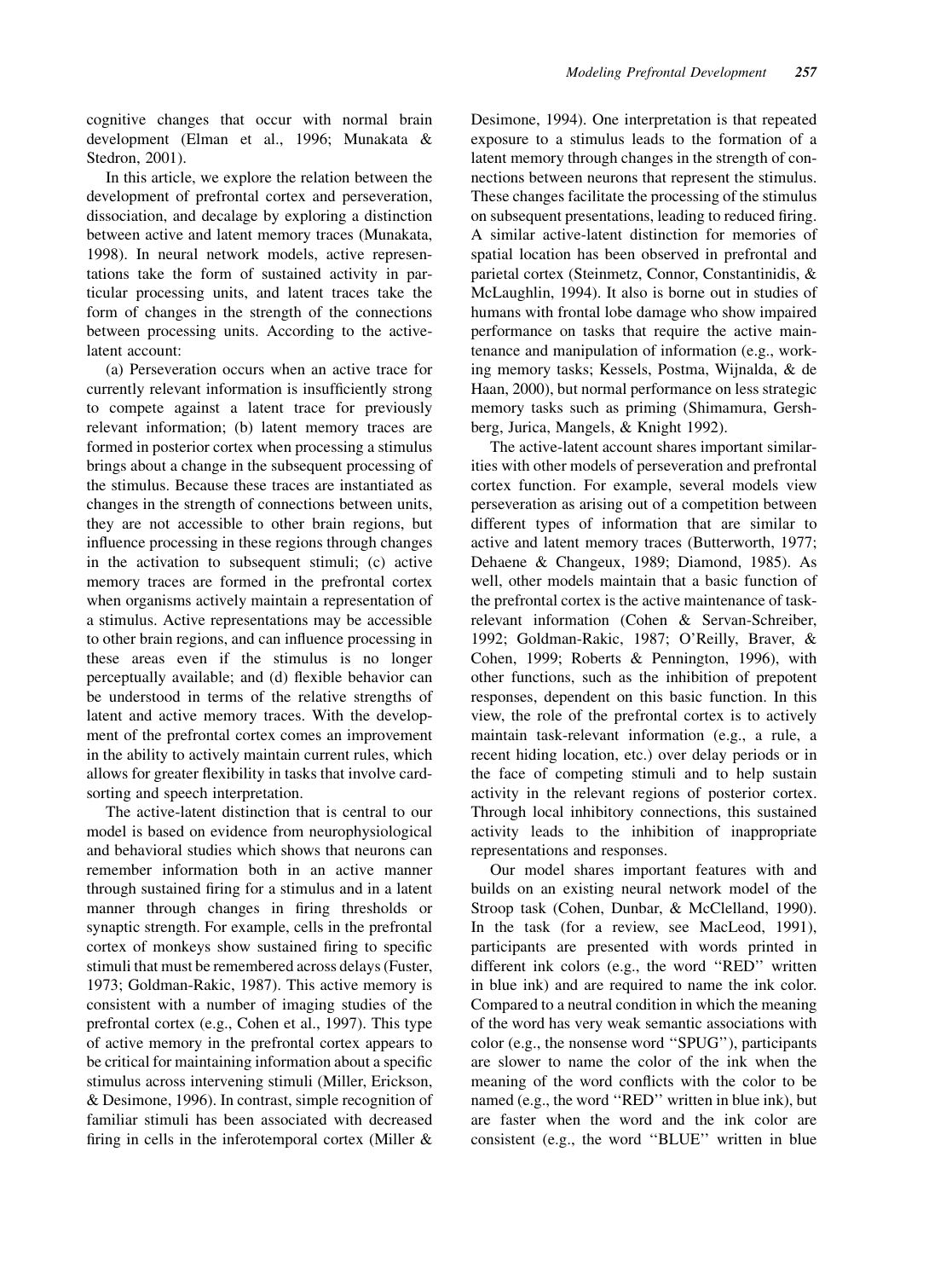ink). Thus, strong, highly practiced responses (e.g., word-reading) interfere with weaker, less frequently practiced responses (e.g., color-naming), creating a need for a higher order control of processing. The neural network model explored how context representations (i.e., representations of task instructions) help to achieve this control (Cohen et al., 1990). In the model, separate pathways processed the ink color and the word meaning of various stimuli. Connections between processing units in the word-reading pathway were stronger than connections in the color-naming pathway, which reflected the fact that word-reading is more practiced than color-naming. Context units which represented task instructions (i.e., instructions either to color name or word read) were connected to and could modulate the strength of the color-naming and word-reading pathways. Because the word-reading pathway was considerably stronger than the colornaming pathway, the context units were instrumental in allowing the network to respond appropriately when instructed to color name. The model accounted for an impressive corpus of data (for a review, see MacLeod, 1991), including classic interference (Stroop, 1935) and practice effects (Dunbar  $\&$ MacLeod, 1988). Moreover, it provided a basis for simulating cognitive impairments associated with frontal lobe dysfunction in schizophrenia. Individuals with schizophrenia are more prone to distraction than normally functioning individuals, possibly because frontal lobe dysfunction compromises their ability to hold contextual representations in mind. Consistent with this prediction, reducing the sensitivity of context units to input made them less able to bias activity in the lower order pathways, and resulted in increased interference effects—a result that precisely paralleled behavioral data (Cohen & Serven-Schreiber, 1992).

The active-latent model shares important similarities with the Stroop model, including the basic architectural design and the resultant competitive dynamics between active (or contextual) representations and latent (or automatic) biases. The active-latent model, however, extends these principles and shows how they can provide an account of perseveration, dissociation, and decalage. Moreover, the active-latent model is developmental in that it shows how age-related changes in the efficacy of active memory can account for changes in the incidence of perseveration and dissociation in early childhood.

#### **METHOD**

The following simulations explored 3- and 6-yearolds' perseveration in card-sorting (Zelazo et al.,

1996) and speech interpretation (Morton, Trehub, & Zelazo, 2002) tasks respectively. In both tasks, children use a pair of rules successfully in initial trials (referred to as preswitch trials), but then perseverate on these rules in later trials (referred to as postswitch trials) when instructed to switch to new rules. According to the model, children need to maintain a strong active representation of the new rules to overcome latent biases that are established or strengthened by successful use of the first rules. Failure to do so results in perseveration.

# Architecture, Environments, and Learning Algorithm

Figures 1 and 2 show the architectures of the two models. Because these architectures were virtually identical and differed only in the strength of initial biases and the labeling of units, the underlying causes of perseveration and dissociation in both models were identical. Therefore, for simplicity, we focus on the card-sort model when discussing perseveration and dissociation and compare the models when discussing decalage.

The model consisted of three input layers (Visual Features, Verbal Features, and Rule), an internal representations layer, a prefrontal cortex (PFC) layer, and an output layer (see Figure 1). The Visual Features layer encoded the color (red and blue) and the shape (truck and flower) of the test cards. The Verbal Features layer encoded a variety of verbal statements that are an intrinsic part of the task, including descriptions of the rules (e.g., "Red ones go here, blue ones go there"), descriptions of the test cards (e.g., "Here's a red one") and knowledge questions (e.g., "Where do the red ones go?"). The Rule layer encoded the rule itself (e.g., "We're playing the color game").<sup>1</sup> The output units represented the trays into which children sort the test cards. In the task, sorting trays are marked by target cards that match each test card on only a single dimension. Thus, if the test cards feature red trucks and blue flowers, the target cards feature blue trucks and red flowers. To parallel this aspect of the task, the two output units were labeled red/flower and blue/truck, respectively.

Units interacted through feedforward, lateral, and recurrent connections. Feedforward connectivity included an initial bias to respond correctly to color and shape information and to accurately encode the current sorting rule. Thus, activation of the "flower" unit in either the Visual Features or the verbal

 $1$ In the model, input units represent a fairly late stage in information processing.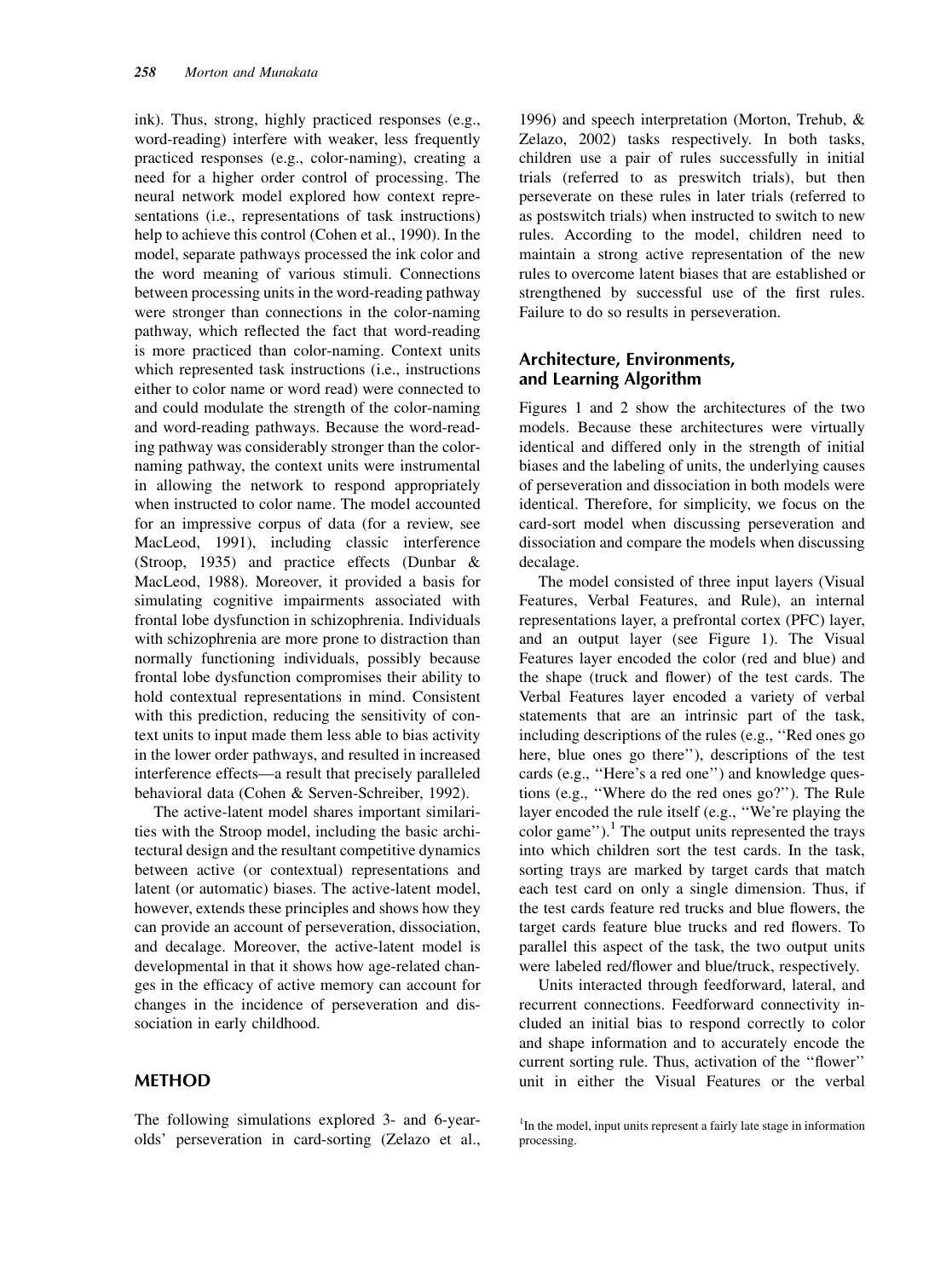

**FIGURE 1** A simplified version of the card-sort network (R = red, B = blue, T = truck, F = flower), with the five inputs for a trial shown in the five rows below. Each trial included a presentation of the rule (first row), a description of the rule (second and third rows), a description of a test card (fourth row), and a presentation of a test card (fifth row). The description of the rules also included activation of the relevant output units (not shown).

descriptions layer led to activation exclusively in the "flower" hidden unit, which in turn, led to exclusive activation of the "red/flower" output unit. These biases reflected 3-year-olds' ability to accurately label familiar shapes and basic colors. Similarly, activation of the "color" and "shape" units in the rule input layer led to activation of the "color" and "shape" PFC units, respectively. Input units that encoded shape (i.e., truck and flower) and color (i.e., red and blue) information also had feedforward connections to the color and shape units of the PFC layer, respectively, reflecting the fact that the presence of these features activates the associated dimension. Finally, the color and shape PFC units were connected to color (i.e., red and blue) and shape (i.e., truck and flower) hidden units. Thus, activation of the color PFC unit increased activation in the red and blue but not the truck and flower hidden units.

Feedforward connections between input and hidden units and between hidden and output units changed with experience according to a Hebbian learning rule such that connections between units that were simultaneously active increased in strength. When the network sorted by color, for example, units coding for color showed simultaneous activity. Consequently, connections between these units became stronger. In this way, the network developed a latent memory for the color rule, which took the form of an experience-dependent bias in connection weights that favored the representation of color.

Feedforward connections to the PFC units also changed with experience, but at a much slower rate (approximately  $1\%$  of the learning rate for other feedforward connections), such that the PFC part of the model was less susceptible to bias than the rest of the system. This manipulation was meant to reflect the unique specialization of the PFC in helping other brain regions to overcome bias (Roberts & Pennington, 1996; Stuss & Benson, 1984).<sup>2</sup>

 $2$ The relatively slow learning rate for the PFC part of the model reflects one hypothesis regarding why PFC is less susceptible to bias. However, with such a low learning rate, the PFC might fail to learn from experience in ways that humans can. Understanding how PFC can both protect itself from bias and learn from experience remains an important challenge for modeling research.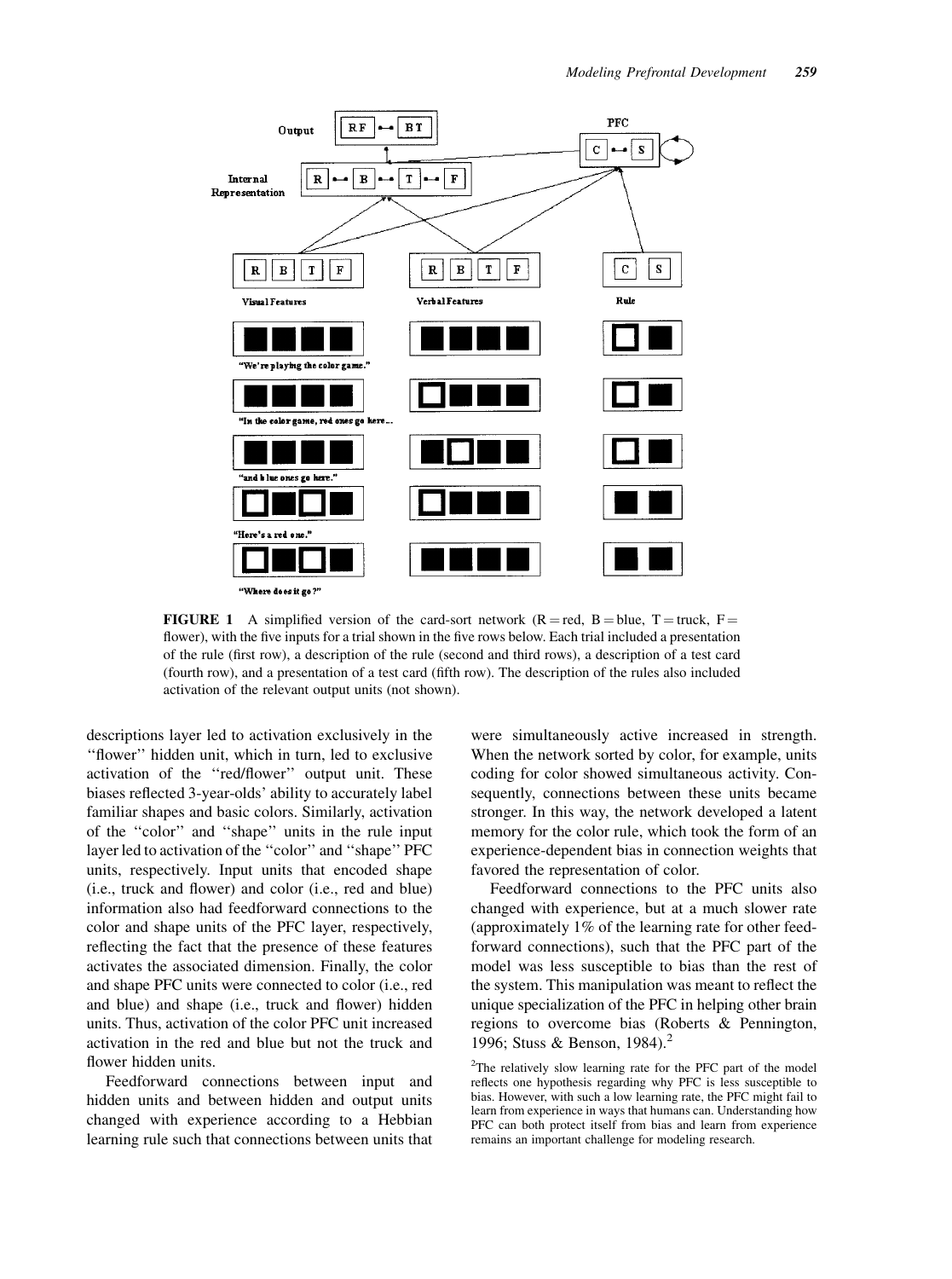

**FIGURE 2** A simplified version of the speech-interpretation network (H = happy, S = sad,  $C =$  content, P = paralanguage), with inputs for part of the task shown the four rows below. This part of the task included a rule to respond to the speaker's paralanguage (first row), a description of the rule (second and third rows), and a presentation of a test utterance (fourth row). During the description of the rule, relevant output units also were activated (not shown).

There were lateral inhibitory connections among units within the PFC, hidden, and output layers. As a result, units within these layers had to compete with each other to remain active. The color and shape units in the PFC layer inhibited each other so that activity in the color unit led to a suppression of activity in the shape unit, and vice versa. Similarly, in the output layer, activation of the red/truck unit led to a suppression of activity in the blue/flower output unit (and vice versa). Finally, in the hidden layer, category exemplars inhibited each other (e.g., red inhibited blue, and blue inhibited red), as did the two categories (e.g., each color unit inhibited both shape units, and each shape unit inhibited both color units). The competitive dynamic among units within layers led to a competition for representation, which is considered an important principle of neural computation (McClelland, 1993).

Finally, each PFC unit had a recurrent excitatory connection to itself, which allowed the units to remain active in the absence of external input. Thus, the network's active memory of a sorting rule took the form of self-sustained activity in the PFC units. Age-related improvements in active memory were simulated as increases in the strength of the recurrent connection.

The simulated task consisted of a demonstration in which two test cards were sorted by the preswitch rule (in this case, color), followed by six preswitch and six postswitch trials. Each pre- and postswitch trial consisted of a statement of the color and shape rules, respectively, followed by a presentation and description of the test card.

#### **RESULTS**

#### **Performance and Internal Representations**

We measured the network's performance as a percent correct response, calculated as the activation of the correct output unit divided by the sum of activation across both output units. For example, when a red truck was presented on a color-game trial, percent correct response was calculated as the output activity of RF/RF+BT. As shown in Figure 3, the network simulated good preswitch performance across all ages, perseveration in postswitch trials, and age-related improvements.

Networks of all ages sorted correctly in preswitch trials. Together, the demonstration trials and the labeling of the color of each test card led the network to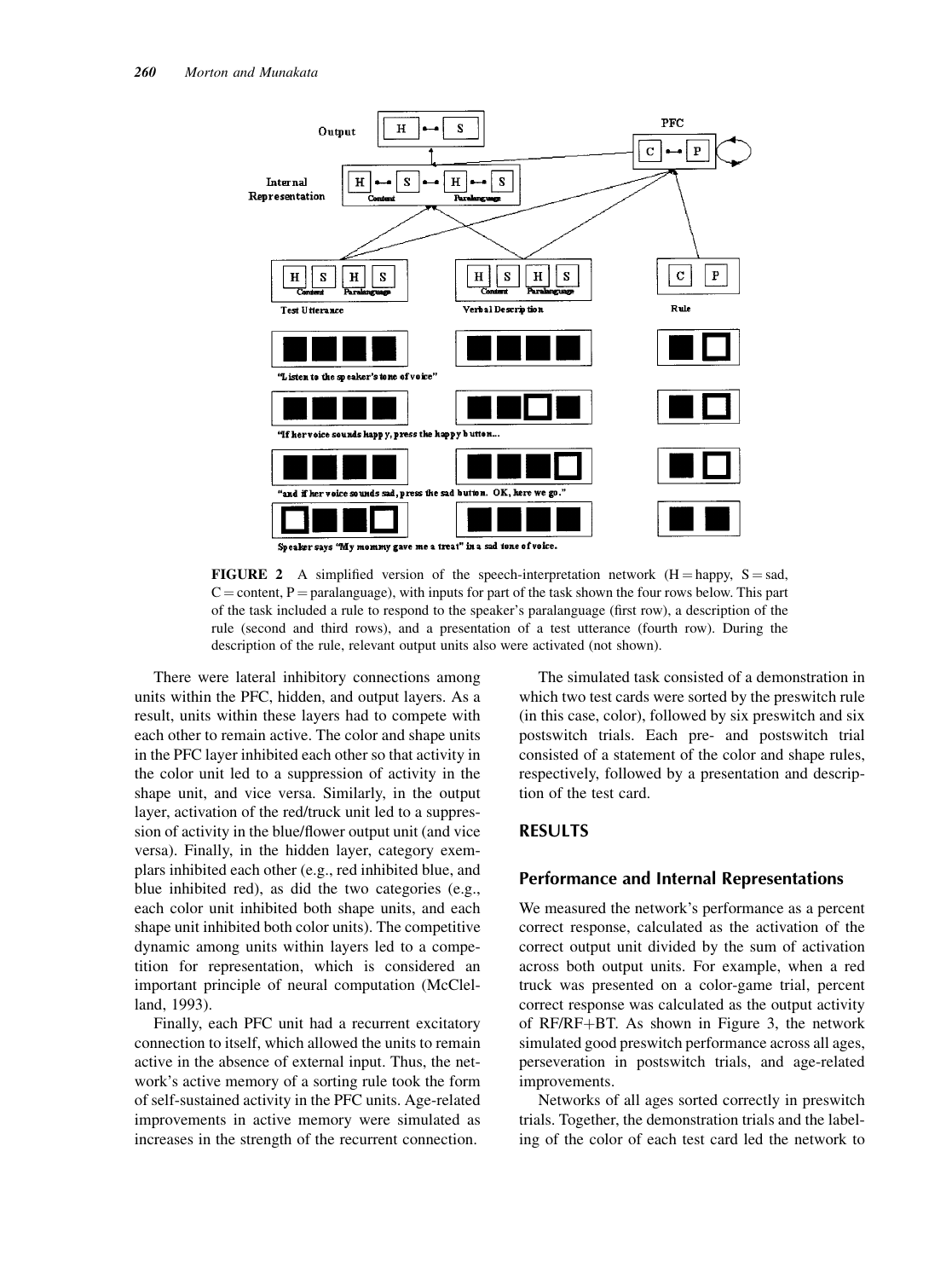

FIGURE 3 Percent correct responses as a function of age. The Network performed perfectly on preswitch trails, but perseverated on postswitch trials when recurrence was low.

form color-biased internal representations of the cards (e.g., presenting a blue flower led to activation of the blue but not the flower hidden unit). These biased internal representations, in turn, caused the network to respond to the color rather than the shape of the test cards, even in the absence of an active representation of the color rule. As the network gained experience sorting test cards by color, feedforward connections between units that processed color became stronger, and a strong latent memory for the preswitch rule was established.

Postswitch performance was directly related to the network's age (i.e., the strength of the recurrent connection). Higher recurrence led to greater sustained activation in the PFC unit representing the shape rule, and this had important consequences for performance. Young networks with low recurrence were unable to maintain a strong active representation of the new shape rule, and were therefore unable to overcome the strong latent bias to represent the color rather than the shape of the test cards. Consequently, they perseverated by sorting the test cards according to their color rather than their shape. In contrast, older networks with stronger recurrence were able to actively maintain a representation of the new shape rule that was sufficiently strong to overcome the latent bias to color. Consequently, they switched appropriately in the postswitch trials. In sum, the model illustrates how perseveration can be understood in terms of a competition between active and latent memory traces.

#### **Predictions**

According to our active-latent model, perseveration occurs when active memory is unable to maintain a representation of the current sorting rule. Thus, the model predicts that children who perseverate with old rules might switch to the new rules if the use of the new rules was scaffolded in a more implicit way rather than verbally instructed in an explicit way. The model makes this prediction because, even in young networks, scaffolding the use of the new rules would lead to changes in connection weights that favor the new rules whereas verbal instructions require the ability to actively maintain the new rules, which young networks cannot do very well. We explored this prediction by providing a young network (i.e., a network with no recurrence) with a series of trials that scaffolded the use of the new rules (i.e., rules based on the previously ignored features of the test cards). First, we trained the network to sort conflict cards (i.e., red trucks and blue flowers) by color. Then, we had the network sort eight "scaffold" cards that contained only shape information (i.e., truck and flower silhouettes). Finally, we tested the effect of the scaffold trials by presenting the network with two additional conflict cards (i.e., one red truck and one blue flower). In the absence of competing color information, the network correctly sorted the eight scaffold cards by shape. This experience caused a shift in how the network sorted the conflict cards. Prior to the scaffold trials, the network sorted conflict cards by color; however, after the scaffold trials, the network sorted the same cards by shape. This shift in sorting behavior was not attributable to active memory because recurrence was set to zero, and the network was not given any explicit instructions that it needed to maintain. Instead, the performance shift was due to a "bottom-up" strengthening of connections between shape-processing units. We are currently testing these predictions in a behavioral study involving 3-year-olds.

# **Dissociations**

Our simulations illustrated the role of active memory in flexible behavior by showing how an improvement in the ability to hold new rules in mind reduces the tendency to perseverate on old rules. However, as discussed earlier, children typically perseverate while also showing an apparent knowledge of the new rules. That is, they sort cards according to the preswitch rules while correctly answering simple questions about the postswitch rules (Zelazo et al., 1996). For example, 3-year-olds who perseverate on color rules can correctly point to where trucks and flowers go in the shape game. Similarly, 6-year-olds who perseverate on content accurately label instances of happy and sad paralanguage, and indicate they intend to listen to the speaker's voice and not to what she is saying. How then is perseveration a memory problem?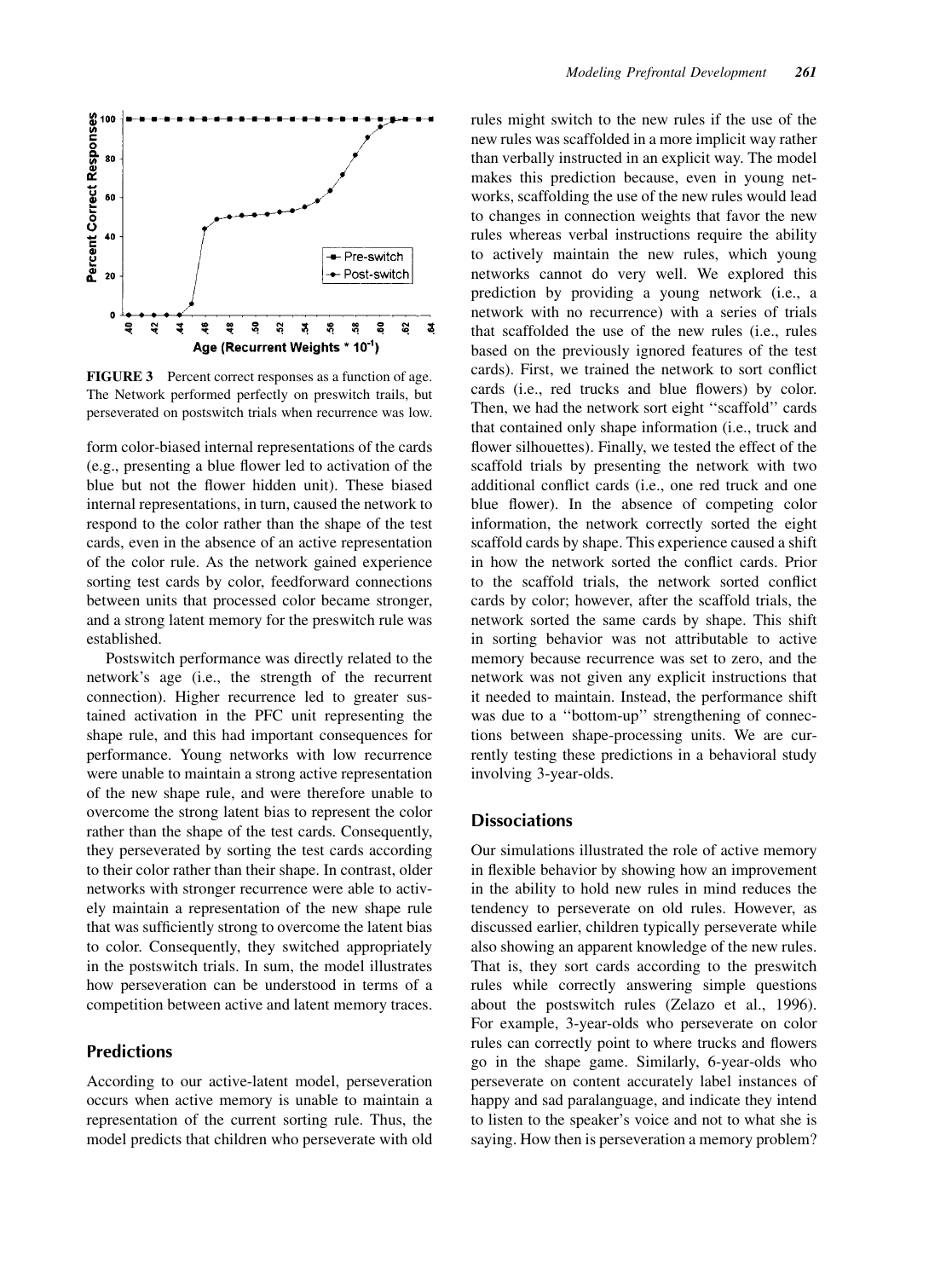Challenges of this sort assume that memory is all or nothing—either completely present or completely absent. Thus, correct responses to simple questions about the postswitch rules are considered evidence that children remember the new rules and perseverate for other reasons. However, mental capacities such as memory may not be all or nothing. Instead, memory may vary continuously in strength, due to variation in a number of physiological factors including the number of neurons involved in a particular representation, and the frequency and coherence of their firing rates. By adopting a graded view of memory, one can account for knowledge-action dissociations in terms of memory limitations (for a recent review, see Munakata, 2001). In some instances, dissociations may arise when different tasks (or measures) are used to assess the same underlying representation. When this representation is weak, it can lead to success in the less demanding task but failure in the more demanding task. In the card-sorting task, for example, children's ability to act on postswitch rules is measured under conditions of conflict because both the currently and previously relevant dimensions are present on each test card. Resolving conflicts of this nature requires a strong active representation of the postswitch rule to overcome the latent bias to represent the previously relevant feature of the test card. In contrast, standard knowledge questions contain no conflict because they only contain information about the currently relevant dimension (e.g., "Where do the trucks go in the shape game?"). In the absence of conflict, no active memory of the postswitch rule is necessary, and latent representations suffice. Thus, dissociations can arise when knowledge and action measures contain different amounts of conflict.

This account led to the prediction that children would no longer show an advantage on knowledge questions if the questions contained the same degree of conflict as the test cards. We tested this idea by presenting two different knowledge questions to networks of different ages. The first was a standard knowledge question with no conflicting cues, simulated by activating the appropriate unit in the verbal descriptions layer. For example, the question, "In the shape game, where do the trucks go?" was simulated by activating the shape unit in the rule input layer and the truck unit in the verbal descriptions layer. The second was a conflict knowledge question that, like the test cards, contained information about both the currently and the previously relevant dimensions (e.g., "In the shape game, where do the blue trucks go?"). We simulated this question by activating the shape unit in the rule input layer as well as the truck and the blue units in the verbal descriptions layer. Networks of all ages passed the standard knowledge question, but only older networks with strong recurrence passed the conflict knowledge question. Younger networks with weaker recurrence answered the conflict question in terms of the preswitch rules (i.e., according to color). These predictions have been confirmed in behavioral studies of 3- and 6-year-olds (Morton & Munakata, in press; Munakata & Yerys, 2001). In one study, 3-year-olds were administered the standard card-sorting task, and their knowledge was tested using both a standard and a conflict knowledge question. Children who perseverated typically answered the standard knowledge question correctly, but the conflict knowledge question incorrectly (Munakata & Yerys, 2001); 6-year-olds who perseverated in the speech-interpretation task showed the same pattern of performance, answering standard knowledge questions correctly, but conflict knowledge questions incorrectly (Morton & Munakata, in press). Thus, knowledge and action only appear dissociated when their respective measures contain different amounts of conflict. Taken together, the simulation and behavioral findings suggest that knowledge-action dissociations are more apparent than real.

# **Decalage**

In the preceding sections, we have shown how two phenomena—perseveration and dissociation—may be related to memory problems. Perseveration occurs when active memory is insufficiently strong to overcome latent biases, and dissociation occurs when different tasks (i.e., tests of knowledge and action) involve different amounts of conflict, and therefore depend differentially on active and latent representations. A somewhat-related phenomenon is decalage (Piaget, 1941, 1967), which refers to instances in which formally similar tasks are mastered at different ages. Differences in performance across similar conservation tasks provide a classic illustration of this phenomenon. Children are shown two identical balls of clay and then watch as one gets rolled into a sausagelike strip. In a conservation of mass task, children are asked which object contains more clay; in a conservation of weight task, they are asked which object weighs more. Despite their similarities, conservation of mass tasks are solved approximately a year earlier than conservation of weight tasks. Piaget referred to this phenomenon as horizontal decalage, defined as a temporal uncoupling of similar cognitive developments (Flavell, 1963).

Horizontal decalage poses a challenge for stage theories of development. Piaget (1967) argued, for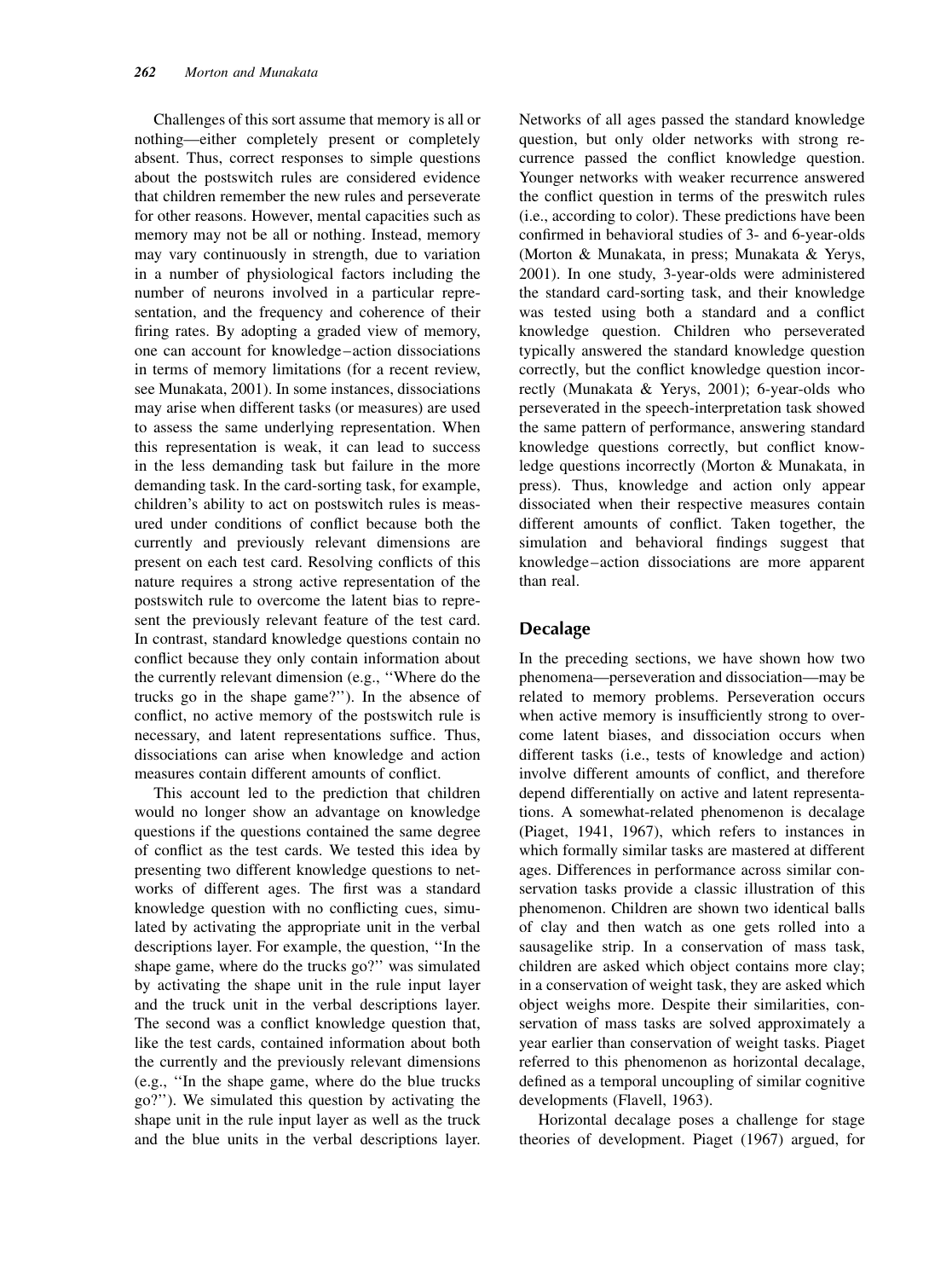example, that to master problems of conservation, children need to understand the principles of compensation, identity, and reversibility. Thus, to master a conservation of mass problem, children need to understand that increases in the length of the strip compensate decreases in its width (the principle of compensation), no amount of clay has been added to or taken away from the ball as it was transformed into the strip (principle of identity), and the strip could be rolled back up to recreate the original ball (principle of reversibility). What is unclear from this analysis, however, is why young children who understand the principles of compensation, identity, and reversibility in the context of a problem concerning the conservation of mass fail to apply these same principles to a very similar problem concerning the conservation of weight. If a putative ability is operative in one task at an early age, why does same ability not appear to be operative in a formally similar task until later in development?

The card-sorting and speech interpretation tasks provide another example of decalage. Both tasks require a switch from one pair of rules to another. However, while most 4-year-olds pass the cardsorting task, most 6-year-olds fail the speech-interpretation task. How might neural network models inform thinking about this instance of decalage? One approach is to consider differences in preexisting biases that are operative in different tasks, and characterize these differences in the models as differences in initial-connection strengths (Cohen & Servan-Schreiber, 1992). Tasks that involve strong preexisting biases may place greater demands on active memory mechanisms than tasks that involve weak preexisting biases. In the card-sorting task, for example, children typically do not show an initial bias for color or shape. Instead, bias (for color or shape) is established during the preswitch trials. In contrast, children come into the speech-interpretation task with a strong prepotent bias for content (Friend, 2000; Morton & Trehub, 2001), which is then further strengthened in preswitch trials. Because of these differences in initial-bias strength, the speech-interpretation task may place more demands on active memory mechanisms (i.e., require higher recurrence in the model) than the card-sorting task.

We explored this hypothesis in a series of simulations involving four models: the card-sorting model, which had no initial bias, and three speech interpretation models with weak, moderate, and strong preexisting biases to content. Of interest was whether demands on active memory would vary under these different conditions. This proved to be true. Models with stronger preexisting biases required stronger

recurrent connections to achieve perfect postswitch performance. Specifically, the card-sort model achieved perfect postswitch performance with a recurrent connection strength of  $6.15 \times 10^{-2}$  whereas speech interpretation models with weak, moderate, and strong preexisting biases to content achieved perfect postswitch performance with recurrent connection strengths of  $6.64 \times 10^{-2}$ ,  $6.82 \times 10^{-2}$ , and  $8.0 \times 10^{-2}$ , respectively. Thus, stronger preexisting biases placed greater demands on active memory mechanisms.

# **CONCLUSIONS**

We have presented a model of perseveration, dissociation, and decalage that is based on a distinction between active and latent memory and which finds broad support in behavioral and neural network studies. Our model contrasts in important ways with other accounts of these phenomena. For example, in one view, children perseverate on old color rules despite appearing to know new shape rules because they are unable to reflect on their knowledge (Zelazo & Frye, 1997). Reflection allows children to subordinate lower order perspectives (e.g., views based on shape and color) to a higher order representation and leads to greater cognitive coordination and control. What is unclear from this account is why reflection should emerge earlier in card-sorting than in speech-interpretation tasks. In another view, perseveration reflects the failure of working memory and inhibitory control (Gerstadt, Hong, & Diamond, 1994). We suggest a more parsimonious account in which advances in inhibitory control are inextricably linked to advances in active memory.

Finally, our account departs from another neural network model (Dehaene & Changeux, 1991) that explored perseveration by frontal lobe patients in the Wisconsin Card Sorting Task (WCST; Grant & Berg, 1948). In the task, participants sort cards that vary along several dimensions (e.g., shape, number, color), and use feedback to determine what sorting rule to apply. When feedback contingencies change, participants need to switch to a new sorting rule. Frontal lobe patients often perseverate under these circumstances by continuing to sort by the old rule (Milner, 1963). According to the model, perseveration occurs when feedback is ignored, and units that maintain the sorting rules receive no signal to change to a new rule. This is not a plausible model of children's perseveration in the card-sorting and speechinterpretation tasks, however, because in both tasks, children are explicitly instructed to switch rules and are not given performance feedback. It seems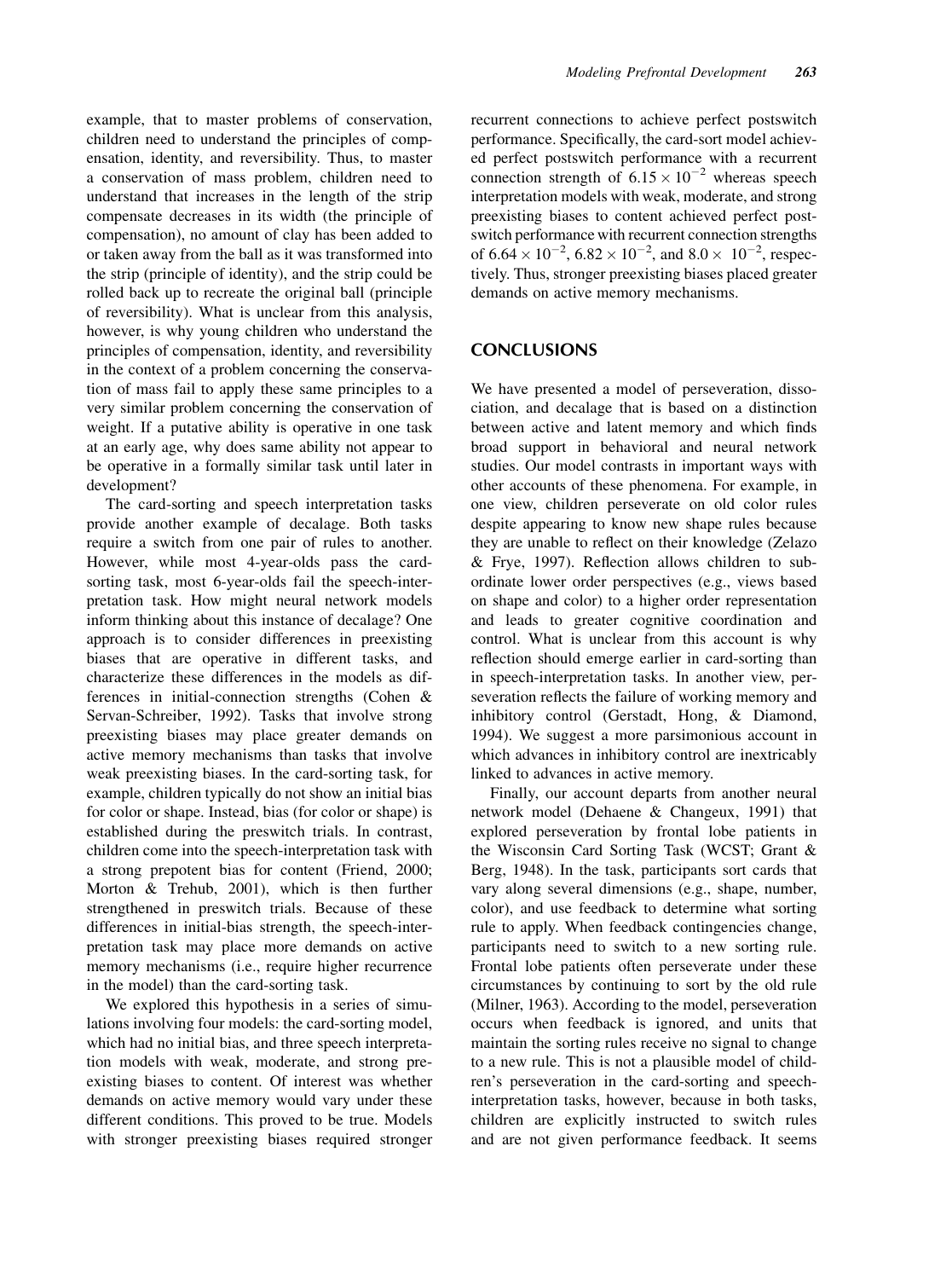unlikely, therefore, that age-related declines in the incidence of perseveration in these tasks is attributable to changes in children's sensitivity to feedback.

Still, challenges for our active-latent model remain. With these basic tasks, our models (and children) simply do what they are told, as long as they can actively maintain this information. However, in more complex situations, people must remember what to do and when, and be able to update these plans without experimenter instructions. To simulate such performance, our models would need to incorporate mechanisms that go beyond environmentally specified behaviors. Characterizing these mechanisms without invoking something like a homunculus remains an important challenge for the field (for a review, see Monsell & Driver, 2000). One recent proposal is a conflict-detection mechanism (Botvinick, Braver, Barch, Carter, & Cohen, 2001) that becomes active in the context of competing responses and modulates the contribution of controlled processes to ongoing cognitive activity. Other proposals include gating mechanisms that regulate the updating of active memory in anticipation of future reward (Braver & Cohen, 2000). Whether and how these mechanisms might contribute to the development of cognitive control will need to be informed by further empirical and computational research.

# **NOTES**

We thank Christina Von Stroh for helping to develop one of these models as part of her undergraduate honors thesis, and members of the Cognitive Development Center for constructive suggestions on a draft of this article.

# **REFERENCES**

- Amos, A. (2000). A computational model of information processing in the frontal cortex and basal ganglia. Journal of Cognitive Neuroscience, 12, 505–519.
- Anderson, J. R. (1983). The architecture of cognition. Cambridge, MA: Harvard University Press.
- Bell, M., & Fox, N. A. (1992). The relations between frontal brain electrical activity and cognitive development during infancy. Child Development, 63, 1142-1163.
- Botvinick, M. M., Braver, T. S., Barch, D. M., Carter, C. S., & Cohen, J. D. (2001). Conflict monitoring and cognitive control. Psychological Review, 108, 624-652.
- Braver, T. S., & Cohen, J. D. (2000). On the control of control: The role of dopamine in regulating prefrontal function and working memory. In S. Monsell & J. Driver (Eds.), Attention and performance XVII. Cambridge, MA: MIT, 2000.
- Butterworth, G. (1977). Object disappearance and error in Piaget's stage IV task. Journal of Experimental Child Psychology, 23, 391-401.
- Casey, B. J., Durston, S., & Fossella, J. A. (2001). Evidence for a mechanistic model of cognitive control. Clinical Neuroscience Research, 1, 267-282.
- Cohen, J. D., Dunbar, K., & McClelland, J. L. (1990). On the control of automatic processes: A parallel distributed processing account of the Stroop effect. Psychological Review, 97, 332-361.
- Cohen, J. D., Perlstein, W. M., Braver, T. S., Nystrom, L. E., Noll, D. C., Jonides, J., & Smith, E. E. (1997). Temporal dynamics of brain activation during a working memory task. Nature, 386, 604-608.
- Cohen, J. D., & Servan-Schreiber, D. (1992). Context, cortex, and dopamine: A connectionist approach to behavior and biology in schizophrenia. Psychological Review, 99, 45-77.
- Dehaene, S., & Changeux, J.P. (1989). A simple model of prefrontal cortex function in delayed-response tasks. Journal of Cognitive Neuroscience, 1, 244-261.
- Dehaene, S., & Changeux, J. P. (1991). The Wisconsin Card Sorting Test: Theoretical analysis and modeling in a neuronal network. Cerebral Cortex, 1, 62-79.
- Diamond, A. (1985). Development of the ability to use recall to guide action, as indicated by infants' performance on AB. Child Development, 56, 868-883.
- Diamond, A. (2000). Close interrelation of motor development and cognitive development and of the cerebellum and prefrontal cortex. Child Development, 71, 44–56.
- Diamond, A., & Goldman-Rakic, P. S. (1989). Comparison of human infants and rhesus monkeys on Piaget's AB task: Evidence for dependence on dorsolateral prefrontal cortex. Experimental Brain Research, 74, 24-40.
- Dunbar, K., & MacLeod, C. M. (1988). Training and Strooplike interference: Evidence for a continuum of automaticity. Journal of Experimental Psychology: Learning, Memory, & Cognition, 14, 126-135.
- Elman, J. L., Bates, E. A., Johnson, M. H., Karmiloff-Smith, A., Parisi, D., & Plunkett, K. (1996). Rethinking innateness: A connectionist perspective on development. Cambridge, MA: MIT Press.
- Farah, M. J., O'Reilly, R. C., & Vecera, S. P. (1993). Dissociated overt and covert recognition as an emergent property of a lesioned neural network. Psychological Review, 100, 571-588.
- Flavell, J. H. (1963). The developmental psychology of Jean Piaget. New York: Van Norstrand.
- Friend, M. (2000). Developmental changes in sensitivity to vocal paralanguage. Developmental Science, 3, 148-162.
- Fuster, J. M. (1973). Unit activity in prefrontal cortex during delayed-response performance: Neuronal correlates of transient memory. Journal of Neurophysiology, 36, 61-78.
- Gerstadt, C. L., Hong, Y. J., & Diamond, A. (1994). The relationship between cognition and action: Performance of children  $3\frac{1}{2}$ -7 years old on a Strooplike day-night test. Cognition, 53, 129-153.